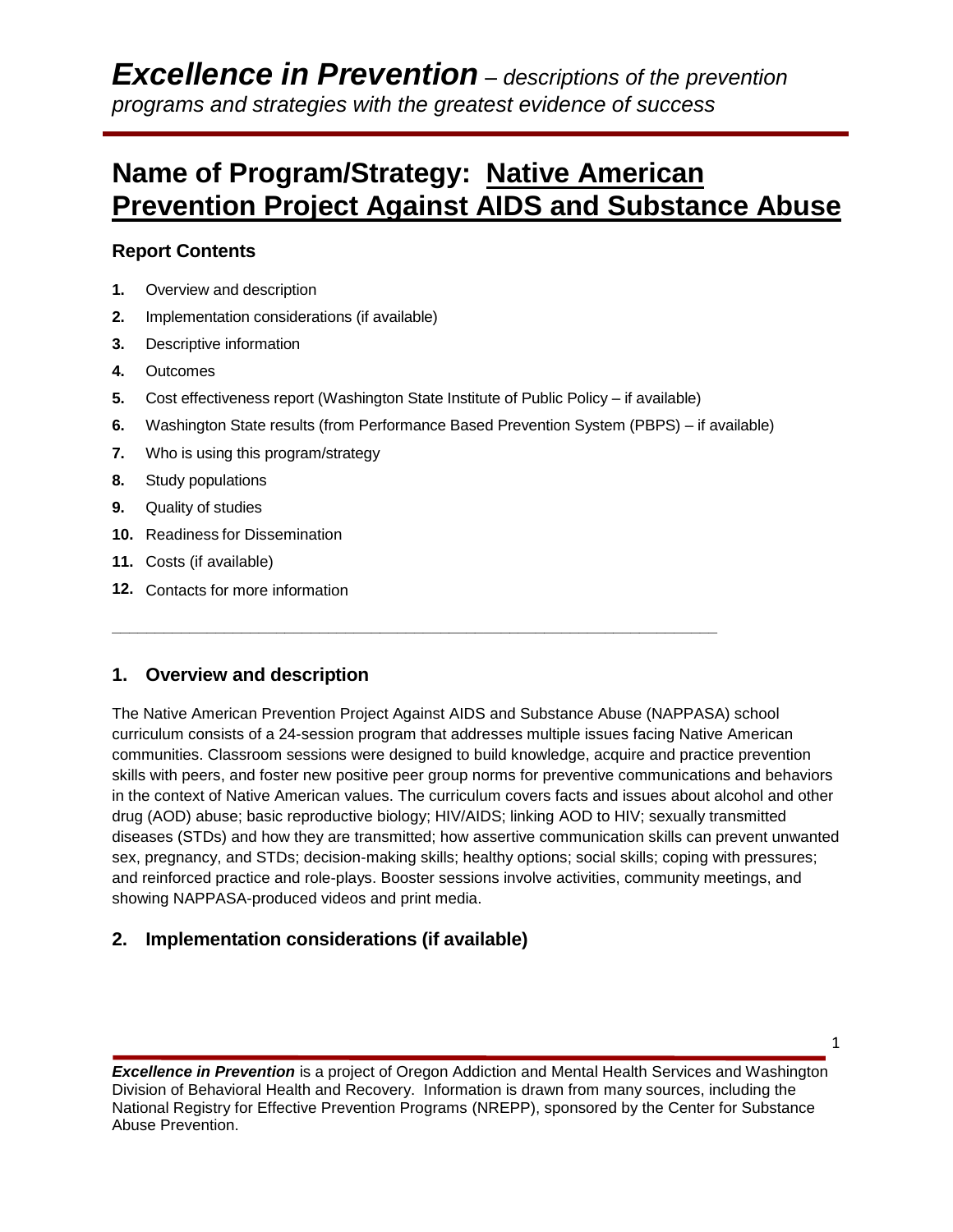## **3. Descriptive Information**

| <b>Areas of Interest</b>         | Substance abuse prevention                  |
|----------------------------------|---------------------------------------------|
| <b>Outcomes</b>                  | 1: Lower risk of alcohol and other drug use |
|                                  | 2: Lower rates of risky sexual behavior     |
| <b>Outcome Categories</b>        | Alcohol                                     |
|                                  | <b>Drugs</b>                                |
|                                  | Tobacco                                     |
| <b>Ages</b>                      | 13-17 (Adolescent)                          |
| <b>Genders</b>                   | Male                                        |
|                                  | Female                                      |
| <b>Races/Ethnicities</b>         | American Indian or Alaska Native            |
| <b>Settings</b>                  | School                                      |
| <b>Geographic Locations</b>      | Rural and/or frontier                       |
|                                  | Tribal                                      |
| <b>Implementation History</b>    |                                             |
| <b>NIH Funding/CER Studies</b>   |                                             |
| <b>Adaptations</b>               |                                             |
| <b>Adverse Effects</b>           |                                             |
| <b>IOM Prevention Categories</b> | Selective                                   |

## **4. Outcomes**

## **Outcome 1: Lower risk of alcohol and other drug use**

| <b>Description of Measures</b> | The evaluation used a pretest-posttest quasi-experimental design<br>with nonequivalent control groups.                                                                                                                                                                                                                                                |
|--------------------------------|-------------------------------------------------------------------------------------------------------------------------------------------------------------------------------------------------------------------------------------------------------------------------------------------------------------------------------------------------------|
| <b>Key Findings</b>            | Compared with nonintervention groups, a significantly higher<br>percentage of NAPPASA intervention participants remained in or<br>moved to the lower risk alcohol and other drug (AOD) use category at<br>both 9th and 10th grade follow-up. Among the baseline nonusers, the<br>"normal developmental trend toward increased AOD use" was<br>slowed. |

*Excellence in Prevention* is a project of Oregon Addiction and Mental Health Services and Washington Division of Behavioral Health and Recovery. Information is drawn from many sources, including the National Registry for Effective Prevention Programs (NREPP), sponsored by the Center for Substance Abuse Prevention.

2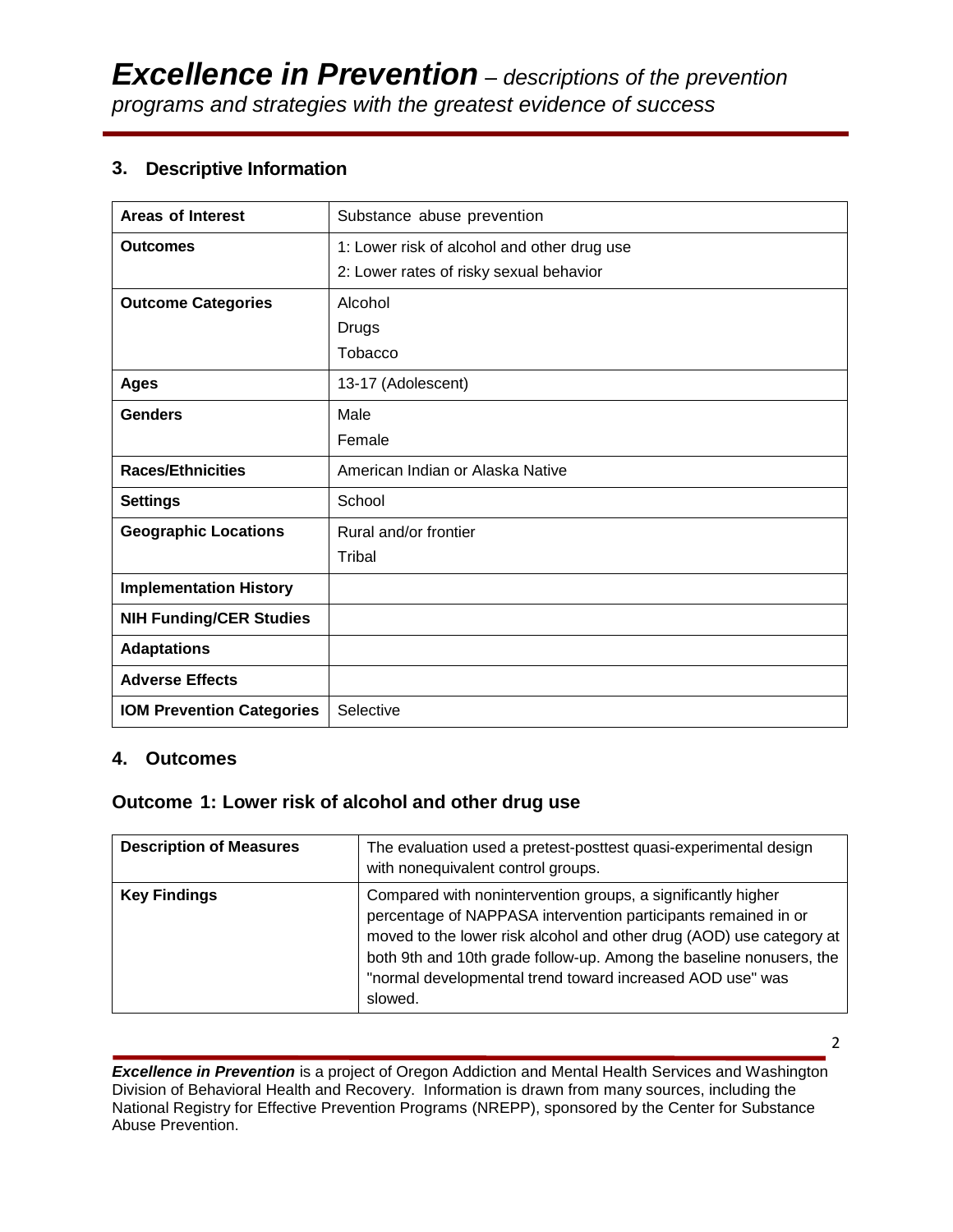| <b>Studies Measuring Outcome</b>  |  |
|-----------------------------------|--|
| <b>Study Designs</b>              |  |
| <b>Quality of Research Rating</b> |  |

## **Outcome 2: Reduced delinquent behavior at one-year follow-up**

| <b>Description of Measures</b>    | The evaluation used a pretest-posttest quasi-experimental design<br>with nonequivalent control groups.                                                                                                                                                                                                                                                                                                                                                                                                                                                 |
|-----------------------------------|--------------------------------------------------------------------------------------------------------------------------------------------------------------------------------------------------------------------------------------------------------------------------------------------------------------------------------------------------------------------------------------------------------------------------------------------------------------------------------------------------------------------------------------------------------|
| <b>Key Findings</b>               | Intervention youths showed greater maintenance of virginity and<br>lower rates of some types of risky sexual behavior in nonvirgins.<br>Among the older nonvirgin youths, NAPPASA participants were less<br>likely to have had sex while drunk or high, a particularly risky<br>behavior for transmission of STDs including HIV. The NAPPASA<br>students consistently showed a marked increase in their use of<br>family, rules, laws, religion, traditional ways, and community<br>protective influences to help them avoid health-risking behaviors. |
| <b>Studies Measuring Outcome</b>  |                                                                                                                                                                                                                                                                                                                                                                                                                                                                                                                                                        |
| <b>Study Designs</b>              |                                                                                                                                                                                                                                                                                                                                                                                                                                                                                                                                                        |
| <b>Quality of Research Rating</b> |                                                                                                                                                                                                                                                                                                                                                                                                                                                                                                                                                        |

- **5. Cost effectiveness report** (Washington State Institute of Public Policy if available)
- **6. Washington State results** (from Performance Based Prevention System (PBPS) if available)

## **7. Where is this program/strategy being used (if available)?**

| <b>Washington Counties</b> | <b>Oregon Counties</b> |
|----------------------------|------------------------|
|                            |                        |

## **8. Study Populations**

#### **Evaluation Methodology**

The evaluation used a pretest–posttest quasi-experimental design with nonequivalent control groups. Data was collected on 2,704 (2,038 treatment and 666 control) high school students. The NAPPASA curriculum was administered to 790 students in eighth grade, 1,021 students in ninth grade, and 227 students in both grades. All groups were administered pretests, immediate posttests, and a follow-up test.

*Excellence in Prevention* is a project of Oregon Addiction and Mental Health Services and Washington Division of Behavioral Health and Recovery. Information is drawn from many sources, including the National Registry for Effective Prevention Programs (NREPP), sponsored by the Center for Substance Abuse Prevention.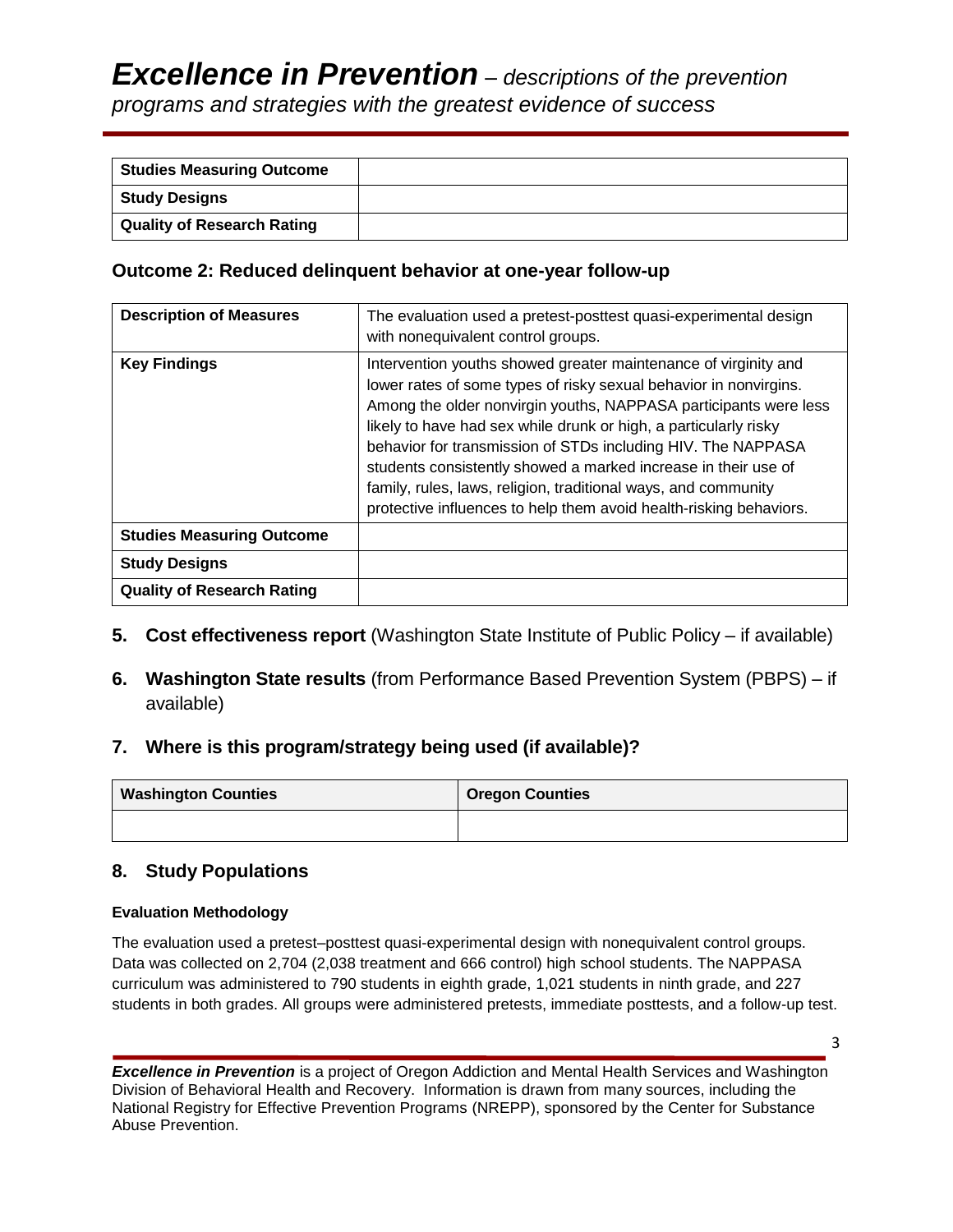Each student completed a standard AOD–use questionnaire (the American Drug and Alcohol Survey) at baseline, with selected items repeated at posttest and follow-up. A second questionnaire (NAPPASA's Health Behavior Survey) was also administered. The follow-ups intervals differed by grade. There was a 3-month (eighth grade) or a 6-month (ninth grade) follow-up and an 8-month (eighth grade) or 1-year (ninth grade) follow-up. Seventy-seven percent of the subjects were identified as "American Indian" or "American Indian plus other," while 12 percent were Anglo, 7 percent Hispanic, and 4 percent African-American. The male–female ratio was roughly 1:1.

#### **Evaluation Outcome**

Compared with nonintervention groups, a significantly higher percentage of NAPPASA intervention participants remained in or moved to the lower risk AOD use category at both 9th and 10th grade followup. Among the baseline nonusers, the "normal developmental trend toward increased AOD use" was slowed. Preventive interventions targeting sexual behavior often raise concerns that teaching about this may lead to an increase in sexual activity. However, intervention youths showed greater maintenance of virginity and lower rates of some types of risky sexual behavior in nonvirgins. Among the older nonvirgin youths, NAPPASA participants were less likely to have had sex while drunk or high, a particularly risky behavior for transmission of STDs including HIV. The NAPPASA students consistently showed a marked increase in their use of family, rules, laws, religion, traditional ways, and community protective influences to help them avoid health-risking behaviors.

#### **Supplementary Materials**

Baldwin, Julie A., Jon E. Rolf, Jeannette L. Johnson, Jeremy Bowers, Christine J. Benally, and Robert T. Trotter. 1996. "Developing Culturally Sensitive HIV/AIDS and Substance Abuse Prevention Curricula for Native American Youth."Journal of School Health 66(9):322–27.

Johnson, Jeannette L., and Mark C. Cameron. 2001. "Barriers to Providing Effective Mental Health Services to American Indians." Mental Health Services Research3(4):215–23.

Rolf, Jon E., Tonja R. Nansel, Julie A. Baldwin, Jeannette L. Johnson, and Christine J. Benally. 2002. "HIV/AIDS and Alcohol and Other Drug Abuse Prevention in American Indian Communities: Behavioral and Community Effects." In Patricia D. Mail, Suzanne Heurtin–Roberts, Susan E. Martin, and Jan Howard (eds.). Alcohol Use Among American Indians and Alaska Natives: Multiple Perspectives on a Complex Problem. National Institute on Alcohol Abuse and Alcoholism Research Monograph No. 37. Bethesda, Md.: National Institute on Alcohol Abuse and Alcoholism.

## **9. Quality of Research**

## **10. Readiness for Dissemination**

#### **11. Costs**

*Excellence in Prevention* is a project of Oregon Addiction and Mental Health Services and Washington Division of Behavioral Health and Recovery. Information is drawn from many sources, including the National Registry for Effective Prevention Programs (NREPP), sponsored by the Center for Substance Abuse Prevention.